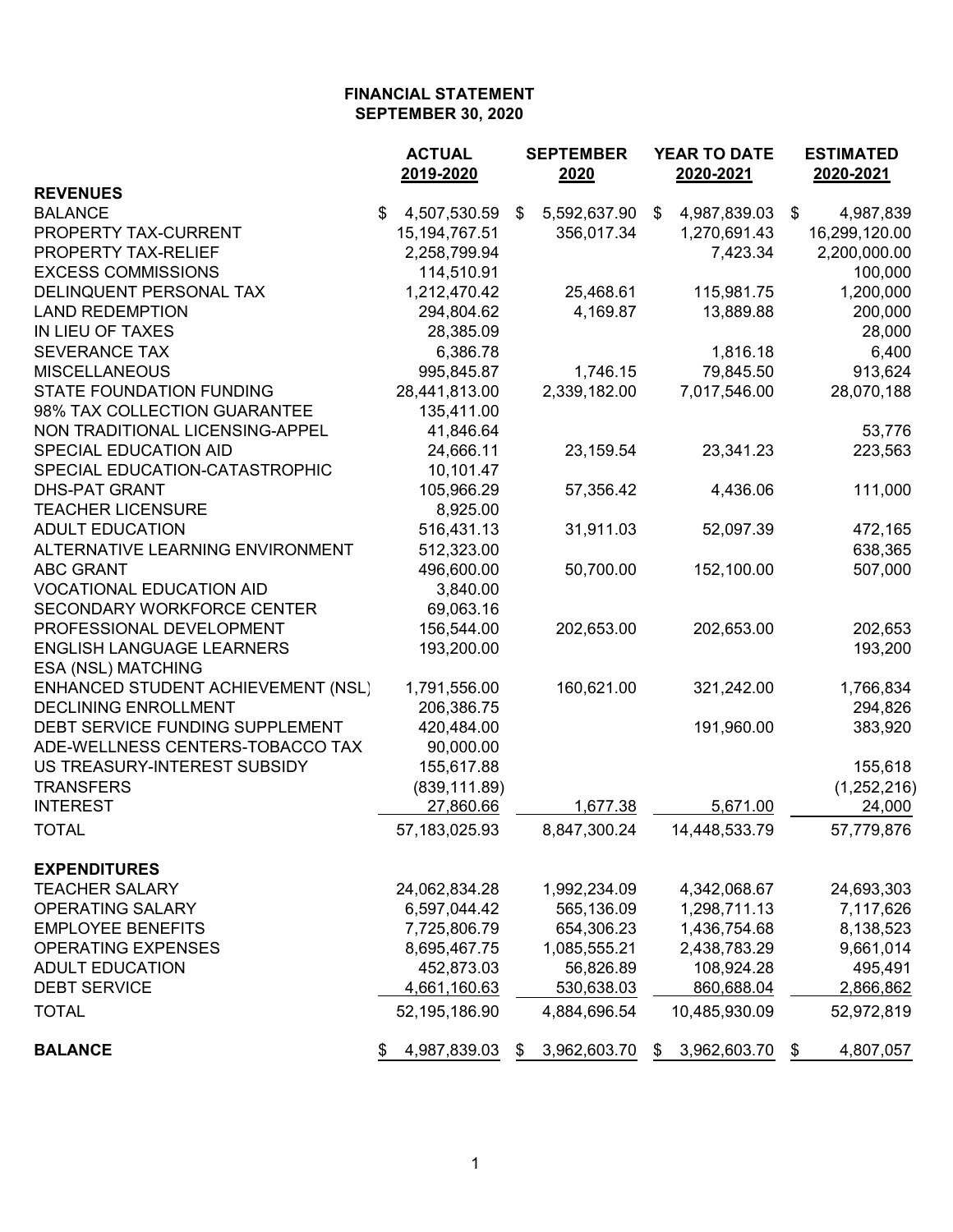|                                                  | <b>ACTUAL</b><br>2019-2020 |                      | <b>SEPTEMBER</b><br>2020 |    | <b>YEAR TO DATE</b><br>2020-2021 | <b>ESTIMATED</b><br>2020-2021 |              |  |
|--------------------------------------------------|----------------------------|----------------------|--------------------------|----|----------------------------------|-------------------------------|--------------|--|
|                                                  |                            | <b>BUILDING FUND</b> |                          |    |                                  |                               |              |  |
| <b>REVENUES</b>                                  |                            |                      |                          |    |                                  |                               |              |  |
| <b>BALANCE</b>                                   | \$                         | 4,792,375.09         | \$<br>5,340,415.72 \$    |    | 5,567,998.24                     | \$                            | 5,567,998    |  |
| <b>GOOD FAITH DEPOSIT</b>                        |                            | 94,001.53            | (75, 592.65)             |    | 4,907.35                         |                               |              |  |
| <b>ACADEMIC FACILITIES PARTNERSHIP</b>           |                            | 3,185,938.12         |                          |    |                                  |                               |              |  |
| <b>DEBT SAVINGS TRANSFER</b>                     |                            |                      |                          |    |                                  |                               |              |  |
| NET REMAINING REFUNDING BONDS                    |                            | 3,942,627.85         |                          |    |                                  |                               |              |  |
| <b>INTEREST</b><br>DONATIONS-TURF/SCOREBOARD     |                            | 64,602.72            | 944.04                   |    | 2,800.96                         |                               | 50,000       |  |
| <b>REFUND PRIOR YEAR EXPENDITURES</b>            |                            | 210,000.00           |                          |    |                                  |                               | 189,000      |  |
| <b>TRANSFER-OPERATING</b>                        |                            | 600,000.00           |                          |    |                                  |                               | 1,000,000    |  |
| <b>TRANSFERS-TURF</b>                            |                            | 8,500.00             |                          |    |                                  |                               |              |  |
| <b>TOTAL</b>                                     |                            | 12,898,045.31        | 5,265,767.11             |    | 5,575,706.55                     |                               | 6,806,998    |  |
| <b>EXPENDITURES</b><br><b>LAND</b>               |                            |                      |                          |    |                                  |                               |              |  |
| <b>PURCHASED SERVICES</b>                        |                            | 434,631.04           | 43,774.22                |    | 181,587.31                       |                               | 508,280      |  |
| <b>EQUIPMENT &amp; FURNITURE</b>                 |                            | 773,265.59           |                          |    | 5,122.59                         |                               | 10,000       |  |
| <b>BUILDINGS-REMODELING</b>                      |                            |                      | 33,752.40                |    | 173,397.30                       |                               |              |  |
| <b>BUILDINGS-NEW &amp; ADDITIONS</b>             |                            | 5,339,581.27         | 8,720.76                 |    | 8,720.76                         |                               |              |  |
| <b>RENTAL-EQUIPMENT &amp; VEHICLES</b>           |                            |                      |                          |    |                                  |                               |              |  |
| <b>FEES</b>                                      |                            | 200.00               |                          |    |                                  |                               |              |  |
| <b>SUPPLIES</b>                                  |                            | 131,593.17           | 9,329.59                 |    | 36,688.45                        |                               | 135,000      |  |
| <b>IMPROVEMENTS</b>                              |                            | 650,776.00           |                          |    |                                  |                               | 2,721,000    |  |
| <b>TOTAL</b>                                     |                            | 7,330,047.07         | 95,576.97                |    | 405,516.41                       |                               | 3,374,280    |  |
| <b>BALANCE</b>                                   |                            | 5,567,998.24         | 5,170,190.14             |    | 5,170,190.14                     |                               | 3,432,718.00 |  |
|                                                  |                            |                      |                          |    |                                  |                               |              |  |
| <b>BALANCE</b>                                   |                            | 3,003,505.70         | 3,343,691.39             |    | 3,343,691.39                     |                               | 3,343,691.00 |  |
| <b>INTEREST</b>                                  |                            | 61,073.80            |                          |    |                                  |                               | 61,073.00    |  |
| <b>TRANSFERS</b><br><b>SINKING FUND PAYMENTS</b> |                            | 279,111.89           |                          |    |                                  |                               | 292,216      |  |
| <b>BALANCE</b>                                   |                            | 3,343,691.39         | 3,343,691.39             |    | 3,343,691.39                     |                               | 3,696,980    |  |
|                                                  |                            |                      |                          |    |                                  |                               |              |  |
| <b>TOTAL BUILDING FUND</b>                       | \$                         | 8,911,689.63         | \$<br>8,513,881.53       | \$ | 8,513,881.53                     | \$                            | 7,129,698    |  |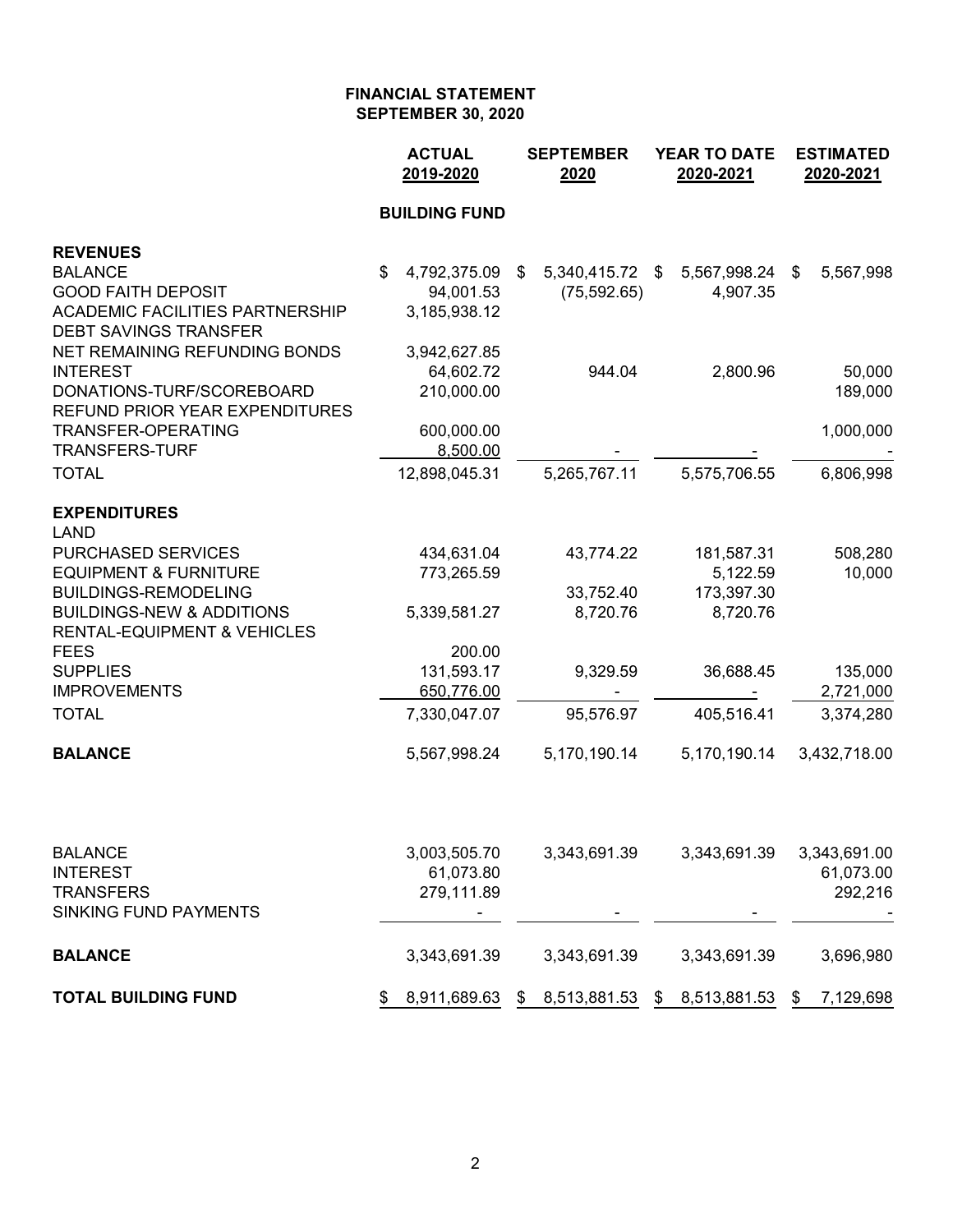|                                                                                                                                                                                                            | <b>ACTUAL</b><br>2019-2020 |                      |    | <b>SEPTEMBER</b><br>2020 |    | <b>YEAR TO DATE</b><br>2020-2021 | <b>ESTIMATED</b><br>2020-2021 |                |  |  |  |  |
|------------------------------------------------------------------------------------------------------------------------------------------------------------------------------------------------------------|----------------------------|----------------------|----|--------------------------|----|----------------------------------|-------------------------------|----------------|--|--|--|--|
| <b>BUILDING FUND-ADULT EDUCATION</b>                                                                                                                                                                       |                            |                      |    |                          |    |                                  |                               |                |  |  |  |  |
| <b>REVENUES</b><br><b>BALANCE</b><br><b>GENERAL IMPROVEMENT PAYMENT</b><br>REFUND PRIOR YEAR EXPENDITURE<br><b>TOTAL</b>                                                                                   | \$                         | 4,989.10<br>4,989.10 | \$ | 4,989.10 \$<br>4,989.10  |    | 4,989.10 \$<br>4,989.10          |                               | 4,989<br>4,989 |  |  |  |  |
| <b>EXPENDITURES</b><br>ARCHITECT & ENGINEERS<br><b>PURCHASED SERVICES</b><br><b>LAND &amp; IMPROVEMENTS</b><br><b>BUILDINGS-NEW &amp; ADDITIONS</b><br><b>SUPPLIES</b><br><b>EQUIPMENT</b><br><b>TOTAL</b> |                            |                      |    |                          |    |                                  |                               |                |  |  |  |  |
| <b>BALANCE</b>                                                                                                                                                                                             | \$                         | 4,989.10             | \$ | 4,989.10                 | \$ | 4,989.10                         | \$                            | 4,989          |  |  |  |  |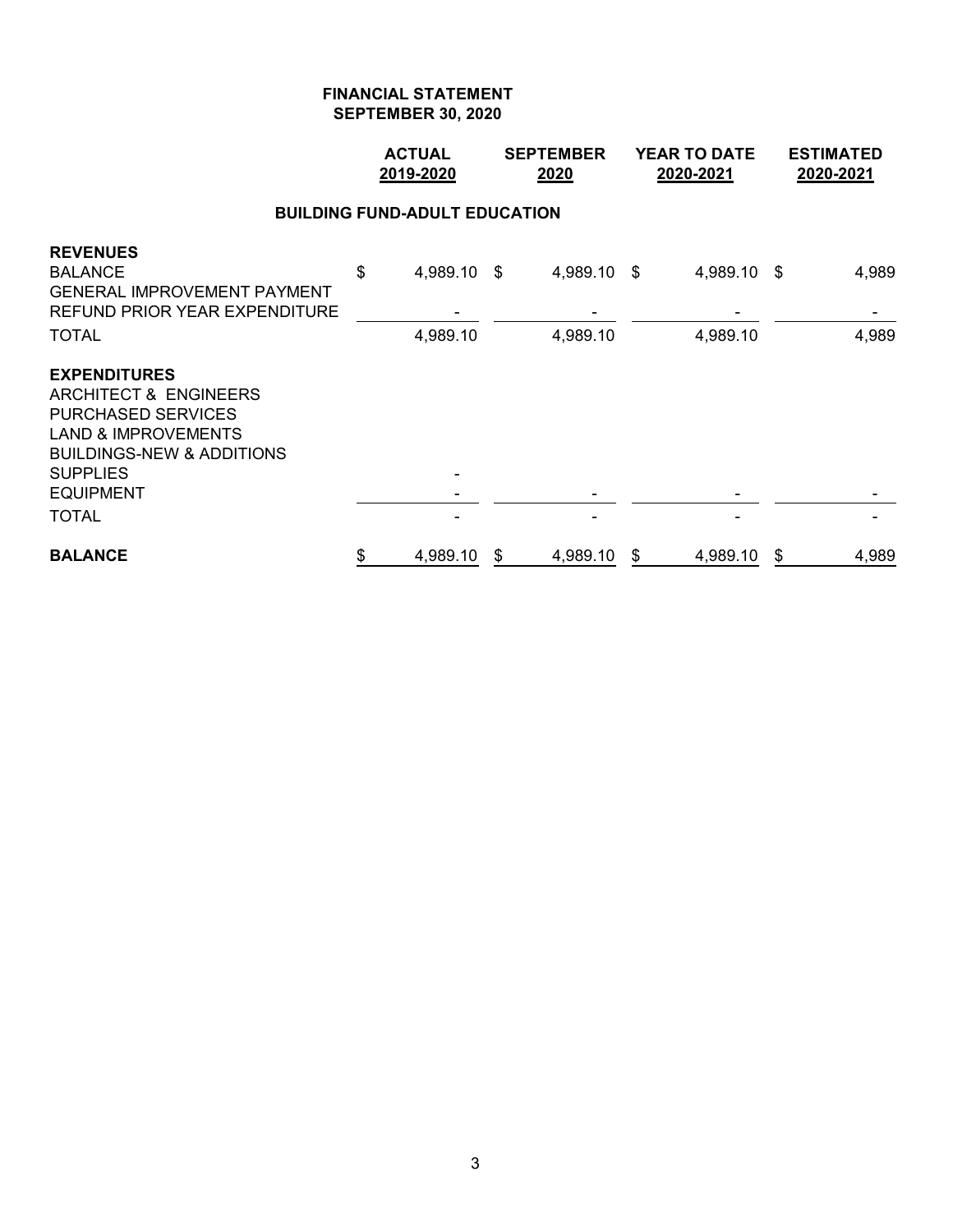|                             | <b>ACTUAL</b><br>2019-2020 | <b>SEPTEMBER</b><br>2020 |                    | YEAR TO DATE<br>2020-2021 | <b>ESTIMATED</b><br>2020-2021 |
|-----------------------------|----------------------------|--------------------------|--------------------|---------------------------|-------------------------------|
|                             | <b>FEDERAL PROGRAMS</b>    |                          |                    |                           |                               |
| <b>REVENUES</b>             |                            |                          |                    |                           |                               |
| <b>BALANCE</b>              | \$<br>190,486.36           | \$                       | $(544, 301.38)$ \$ | 79,897.93                 | \$<br>79,898                  |
| TITLE I,                    | 1,658,127.44               |                          | 572,126.35         | 488,938.63                | 2,569,366                     |
| ARKANSAS MEDICAID PROGRAM   | 107,724.60                 |                          | 2,278.08           | 3,087.36                  | 30,711                        |
| TITLE VI-B,                 | 1,228,712.98               |                          | 148,132.09         | 95,927.69                 | 1,404,351                     |
| <b>IDEA EARLY CHILDHOOD</b> |                            |                          | 4,419.27           | 4,419.27                  | 59,433                        |
| <b>ARMAC</b>                | 275,374.26                 |                          |                    | 80,064.10                 | 268,512                       |
| TITLE I, MIGRANT            | 121,677.44                 |                          | 25,537.55          | 9,924.92                  | 143,339                       |
| <b>TITLE IIA</b>            | 292,649.09                 |                          |                    |                           | 240,040                       |
| <b>TITLE III</b>            | 64,772.42                  |                          | 24.95              |                           | 64,861                        |
| <b>TITLE IV</b>             | 120,951.91                 |                          |                    |                           | 128,430                       |
| DHS CHILD CARE              |                            |                          | 5,000.00           | 12,000.00                 |                               |
| ADE COVID EMERGENCY LEAVE   |                            |                          | 17,344.13          | 17,344.13                 |                               |
| <b>CARES ACT</b>            | 18,019.97                  |                          | 30,527.14          | 76,397.88                 | 1,329,498                     |
| <b>ROTC REIMBURSEMENT</b>   | 30,625.81                  |                          | 1,895.98           | 3,559.24                  | 41,582                        |
| <b>ADULT ED</b>             | 160,919.83                 |                          | 16,958.60          | 37,066.47                 | 206,695                       |
| <b>TOTAL</b>                | 4,270,042.11               |                          | 279,942.76         | 908,627.62                | 6,566,716                     |
| <b>EXPENDITURES</b>         |                            |                          |                    |                           |                               |
| <b>TITLE I</b>              | 2,055,616.99               |                          | 410,313.26         | 727,224.95                | 2,569,366                     |
| ARKANSAS MEDICAID PROGRAM   | 78,725.03                  |                          | 37,369.19          | 51,560.35                 | 87,934                        |
| <b>ARMAC</b>                | 386,905.66                 |                          | 23,721.94          | 80,064.29                 | 291,187                       |
| <b>TITLE VI-B</b>           | 1,256,769.58               |                          | 100,954.34         | 195,985.75                | 1,404,351                     |
| <b>IDEA EARLY CHILDHOOD</b> |                            |                          | 4,420.27           | 8,839.54                  | 59,433                        |
| TITLE I, MIGRANT            | 121,677.44                 |                          | 10,279.49          | 20,204.41                 | 143,339                       |
| ADE COVID EMERGENCY LEAVE   |                            |                          | 16,974.86          | 16,974.86                 |                               |
| <b>CARES ACT</b>            | 18,019.97                  |                          | 63,488.43          | 128,354.86                | 1,329,498                     |
| <b>ROTC</b>                 | 30,625.81                  |                          | 4,008.12           | 10,197.24                 | 41,582                        |
| <b>ADULT EDUCATION</b>      | 160,919.83                 |                          | 14,465.33          | 51,531.80                 | 206,695                       |
| DHS CHILD CARE              |                            |                          |                    |                           |                               |
| <b>TITLE IIA</b>            |                            |                          |                    |                           | 240,040                       |
| <b>TITLE III</b>            | 64,772.42                  |                          | 3,216.05           | 26,958.09                 | 64,861                        |
| TITLE IV                    | 16,111.45                  |                          |                    |                           | 128,430                       |
| <b>TOTAL</b>                | 4,190,144.18               |                          | 689,211.28         | 1,317,896.14              | 6,566,715                     |
| <b>BALANCE</b>              | \$<br>79,897.93            | \$                       | $(409, 268.52)$ \$ | $(409, 268.52)$ \$        |                               |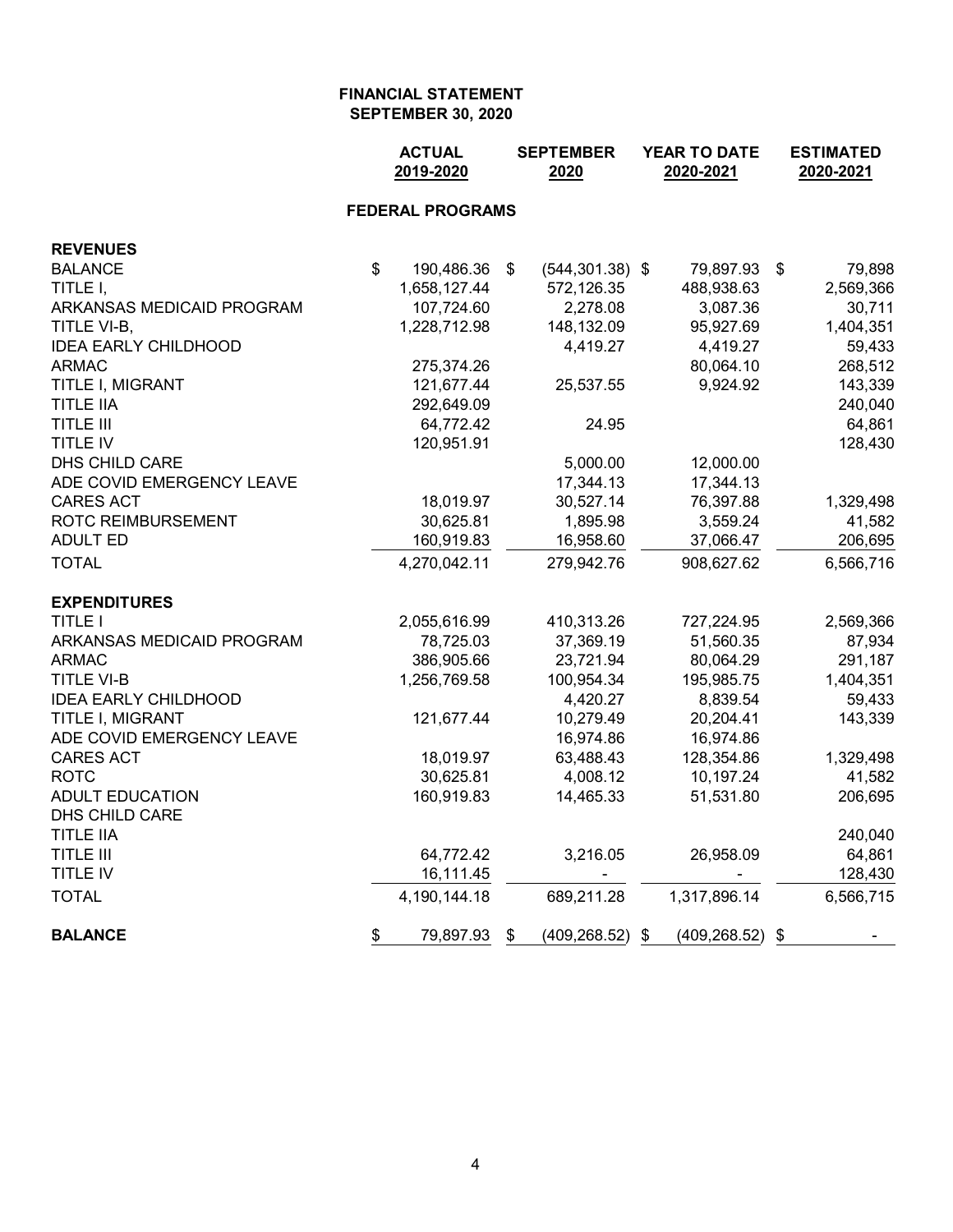|                                    |    | <b>ACTUAL</b><br>2019-2020 |   | <b>SEPTEMBER</b><br>2020 |    | <b>YEAR TO DATE</b><br>2020-2021 |      | <b>ESTIMATED</b><br>2020-2021 |  |  |  |  |
|------------------------------------|----|----------------------------|---|--------------------------|----|----------------------------------|------|-------------------------------|--|--|--|--|
| <b>SCHOOL LUNCH PROGRAM</b>        |    |                            |   |                          |    |                                  |      |                               |  |  |  |  |
| <b>REVENUES</b>                    |    |                            |   |                          |    |                                  |      |                               |  |  |  |  |
| <b>BALANCE</b>                     | \$ | 857,133.54 \$              |   | 460,683.99 \$            |    | 646,895.40                       | - \$ | 646,895                       |  |  |  |  |
| <b>LUNCH &amp; BREAKFAST SALES</b> |    | 284,610.06                 |   | 6,552.09                 |    | 12,059.39                        |      | 327,000                       |  |  |  |  |
| <b>REIMBURSEMENT</b>               |    | 1,790,488.98               |   | 38,072.42                |    | 38,072.42                        |      | 2,253,000                     |  |  |  |  |
| <b>LUNCH CHARGES</b>               |    |                            |   |                          |    |                                  |      | 40,000                        |  |  |  |  |
| <b>OTHER INCOME</b>                |    | 64,414.90                  |   |                          |    | 10,945.00                        |      | 90,300                        |  |  |  |  |
| <b>TOTAL</b>                       |    | 2,996,647.48               |   | 505,308.50               |    | 707,972.21                       |      | 3,357,195                     |  |  |  |  |
| <b>EXPENDITURES</b>                |    |                            |   |                          |    |                                  |      |                               |  |  |  |  |
| <b>SALARIES</b>                    |    | 1,275,105.37               |   | 104,394.87               |    | 240,413.97                       |      | 1,308,323                     |  |  |  |  |
| <b>BENEFITS</b>                    |    | 366,883.99                 |   | 30,814.67                |    | 69,184.92                        |      | 381,711                       |  |  |  |  |
| <b>FOOD PURCHASES</b>              |    | 591,026.07                 |   | 29,265.89                |    | 45,395.02                        |      | 945,000                       |  |  |  |  |
| <b>OTHER EXPENSES</b>              |    | 116,736.65                 |   | 20,495.31                |    | 32,640.54                        |      | 175,000                       |  |  |  |  |
| <b>TOTAL</b>                       |    | 2,349,752.08               |   | 184,970.74               |    | 387,634.45                       |      | 2,810,034                     |  |  |  |  |
| <b>BALANCE</b>                     | \$ | 646,895.40                 | S | 320,337.76               | \$ | 320,337.76                       |      | 547,161                       |  |  |  |  |
| <b>TOTAL BALANCES</b>              |    | \$14,631,311.09            |   | \$12,392,543.57          |    | \$12,392,543.57                  |      | \$12,488,905.00               |  |  |  |  |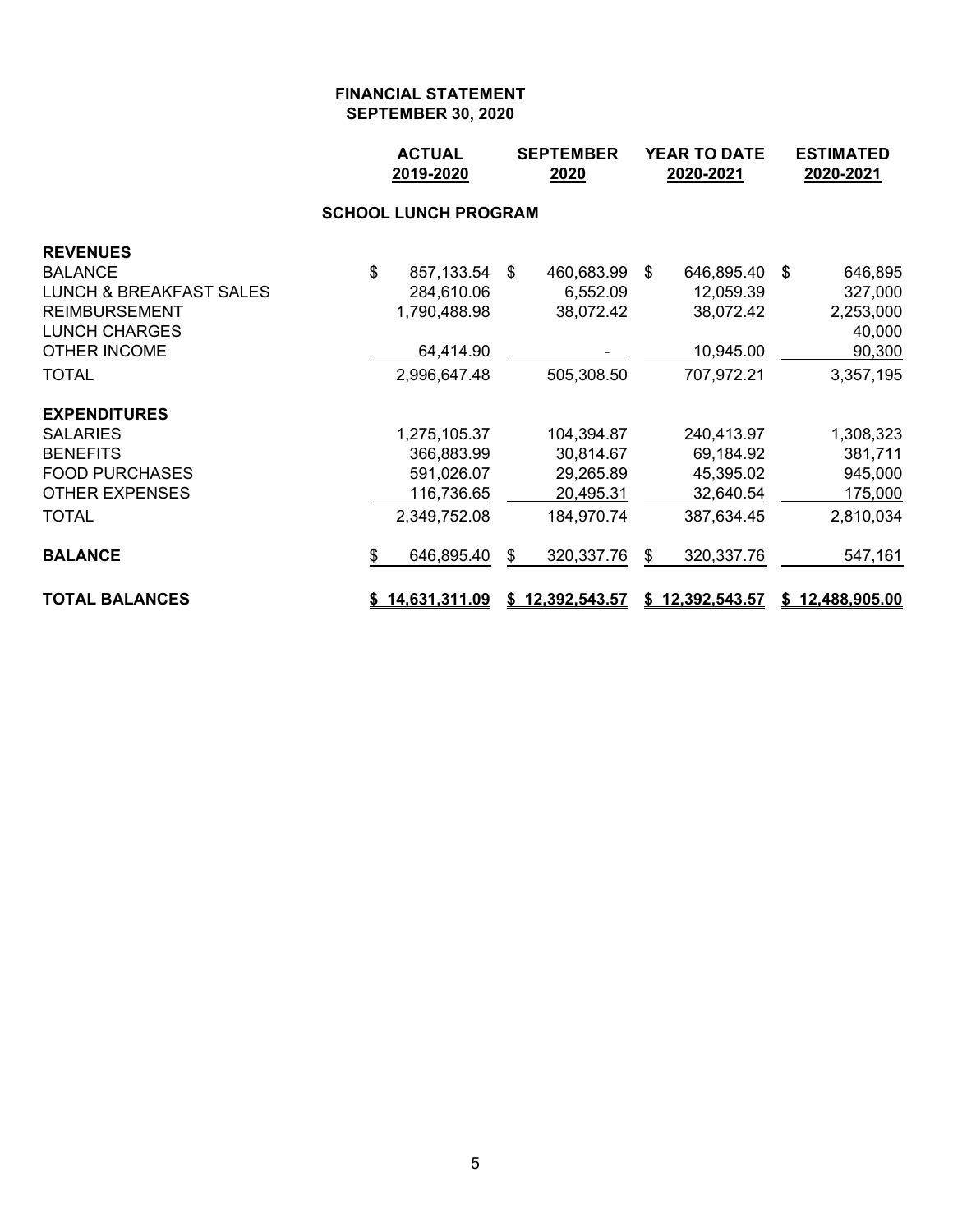## **ACTUAL SEPTEMBER YEAR TO DATE 2019-2020 2020 2020-2021**

#### **SCHOOL ACTIVITY ACCOUNTS**

| <b>REVENUES</b>                 |    |               |   |            |    |            |
|---------------------------------|----|---------------|---|------------|----|------------|
| <b>BALANCE</b>                  | \$ | 614,405.62 \$ |   | 612,008.26 | -S | 571,961.98 |
| <b>ADMISSIONS</b>               |    | 148,528.94    |   | 12,467.81  |    | 28,300.81  |
| <b>SCHOOL SPONSORED SALES</b>   |    | 120,899.50    |   | 5,357.73   |    | 9,564.23   |
| STUDENT SPONSORED SALES         |    | 166,724.86    |   | 21,525.17  |    | 32,153.99  |
| OTHER STUDENT ACTIVITIES        |    | 99,912.92     |   | 34,563.76  |    | 66,168.28  |
| OTHER COMMUNITY SERVICES        |    | 5,647.33      |   |            |    | 1,390.80   |
| PRIVATE CONTRIBUTIONS           |    | 117,414.58    |   | 6,835.80   |    | 38,708.05  |
| <b>MISCELLANEOUS</b>            |    | 4,296.59      |   |            |    | 814.33     |
| TOTAL                           |    | 1,277,830.34  |   | 692,758.53 |    | 749,062.47 |
| <b>EXPENDITURES</b>             |    |               |   |            |    |            |
| <b>PURCHASES SERVICES</b>       |    | 185,461.86    |   | 6,443.97   |    | 17,903.97  |
| <b>SUPPLIES &amp; MATERIALS</b> |    | 448,755.64    |   | 42,755.34  |    | 84,437.99  |
| <b>FIXED ASSETS</b>             |    | 27,907.61     |   | 1,315.90   |    | 2,462.79   |
| <b>DUES &amp; FEES</b>          |    | 43,743.25     |   | 647.50     |    | 2,661.90   |
|                                 |    | 705,868.36    |   | 51,162.71  |    | 107,466.65 |
| <b>BALANCE</b>                  | S  | 571,961.98    | S | 641,595.82 |    | 641,595.82 |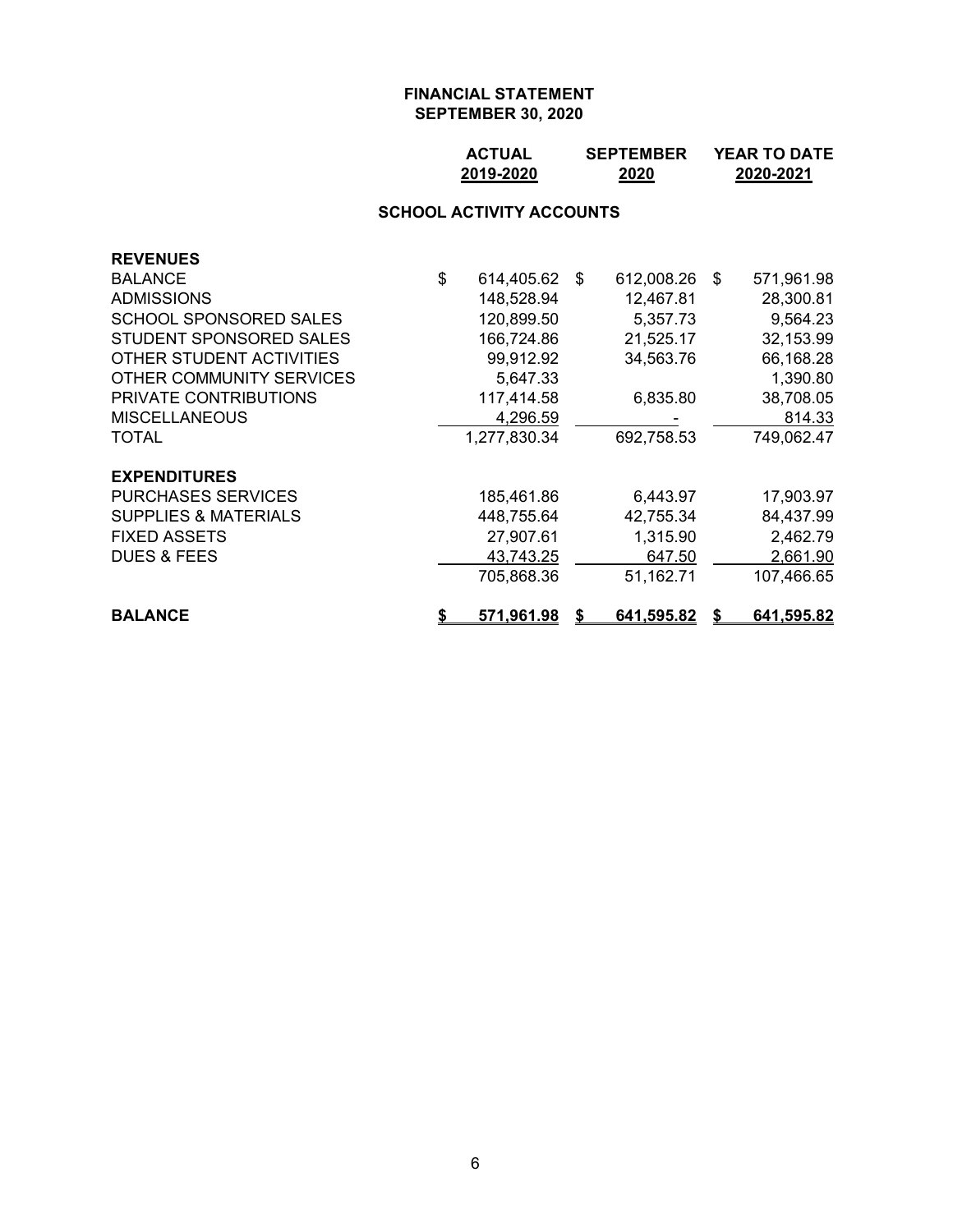#### **CITIZENS BANK ACCOUNT BALANCES SEPTEMBER 30, 2020**

CHECKING ACCOUNT #0376886401 \$ 6,305,598.77

## **SCHEDULE OF INVESTMENTS SEPTEMBER 30, 2020**

PURCHASED CERTIFICATE OF DEPOSIT 09/04/2020 IN THE AMOUNT OF \$3,706,037.12 AT A RATE OF .25% MATURING 10/04/2020 **\$** 3,706,037.12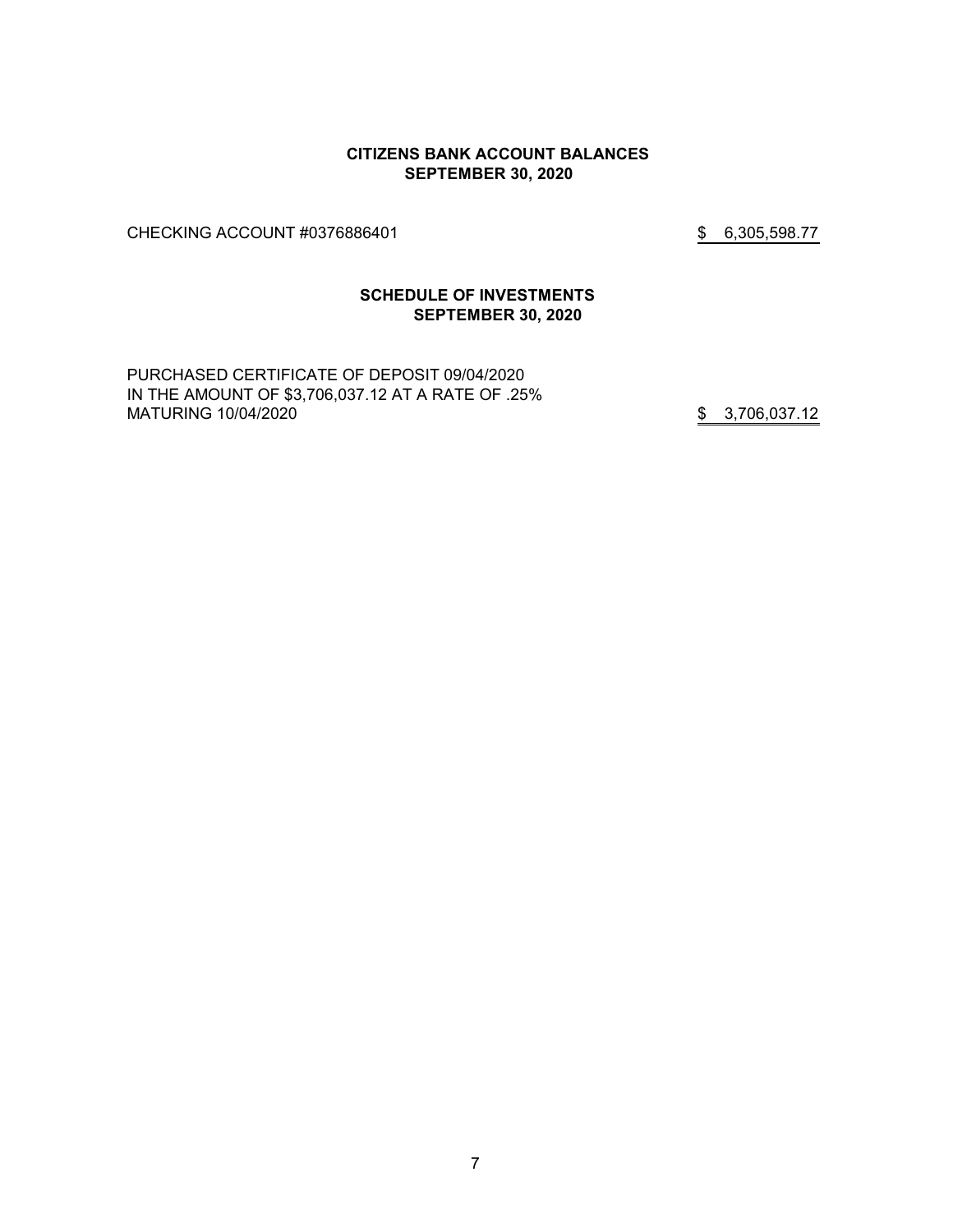# **MISCELLANEOUS INCOME ACCOUNT ANALYSIS SEPTEMBER 2020**

| <b>OPERATING FUNDS</b>                               | <b>SEPTEMBER</b> | <b>YEAR TO DATE</b> |
|------------------------------------------------------|------------------|---------------------|
| <b>G/T ADVANCED PLACEMENT</b>                        |                  |                     |
| <b>ARVEST GRANT - BASEBALL</b>                       |                  |                     |
| NBC STATE BONUS PASS THRU                            |                  |                     |
| ADE COMPUTER SCIENCE BONUS PASS THRU                 | 1,038.28         | 1,038.28            |
| PRIVATE DONATIONS                                    |                  | 20.25               |
| POINTER PLACE REIMBURSEMENT                          |                  |                     |
| BASKETBALL REIMBURSE SCORING TABLE                   |                  |                     |
| <b>EARLY CARE &amp; EDUCATION GRANT</b>              |                  |                     |
| AR SCHOOL RECOGNITION                                |                  |                     |
| <b>GENERAL IMPROVEMENT FUND GRANT-ADULT ED</b>       |                  |                     |
| NEW CTE PROGRAM START UP GRANTS                      |                  |                     |
| <b>FACILITIES &amp; TRANSPORTATION REIMBURSEMENT</b> |                  | 1.00                |
| PERCENTAGE THEATER ADMISSIONS                        |                  |                     |
| <b>MASCOT ROYALTIES</b>                              | 67.47            | 67.47               |
| <b>HALL OF HONOR</b>                                 |                  |                     |
| <b>REIMBURSEMENT FEES</b>                            | 95.84            | 95.84               |
| <b>PRIOR YEAR LUNCH CHARGES</b>                      |                  | 275.55              |
| <b>GAME &amp; FISH GRANT</b>                         |                  |                     |
| <b>REFUND PRIOR YEAR EXPENSES</b>                    | 248.12           | 20,401.21           |
| CAREER NEW PROGRAM START UP                          |                  |                     |
| EMPLOYEE JURY/SUBPOENA FEES                          |                  |                     |
| HANNA OIL-GAS & ROYALTY                              |                  |                     |
| STEPHENS PRODUCTION-GAS ROYALTIES                    |                  | 78.42               |
| WAELDER OIL & GAS-GAS ROYALTIES                      |                  |                     |
| <b>XTO ENERGY-GAS ROYALTY</b>                        |                  |                     |
| MERIT ENERGY-GAS ROYALTY                             | 168.52           | 439.95              |
| SALE OF FIXED ASSETS & SUPPLIES                      |                  | 11,475.00           |
| <b>REBATE</b>                                        |                  | 5,539.87            |
| ATU-REIMBURSEMENT CONCURRENT CREDIT                  |                  |                     |
| <b>JATC-FEES</b>                                     |                  |                     |
| PAYROLL REIMBURSEMENT-TRANSFER                       |                  |                     |
| FEDERAL FLOOD CONTROL                                | 92.92            | 92.92               |
| FEDERAL MINERAL LEASE                                |                  | 5.80                |
| PROPERTY DAMAGES REIMBURSEMENTS                      | 35.00            | 26,318.94           |
| <b>ETS HONORARIUM</b>                                |                  |                     |
| <b>USAC E-RATE</b>                                   |                  |                     |
| <b>BLUEBIRD WNC445 SPECTRUM LEASE</b>                |                  | 13,995.00           |
| <b>PHOTOGRAPHY</b>                                   |                  |                     |
| <b>TOTAL</b>                                         | \$<br>1,746.15   | - \$<br>79,845.50   |
|                                                      |                  |                     |